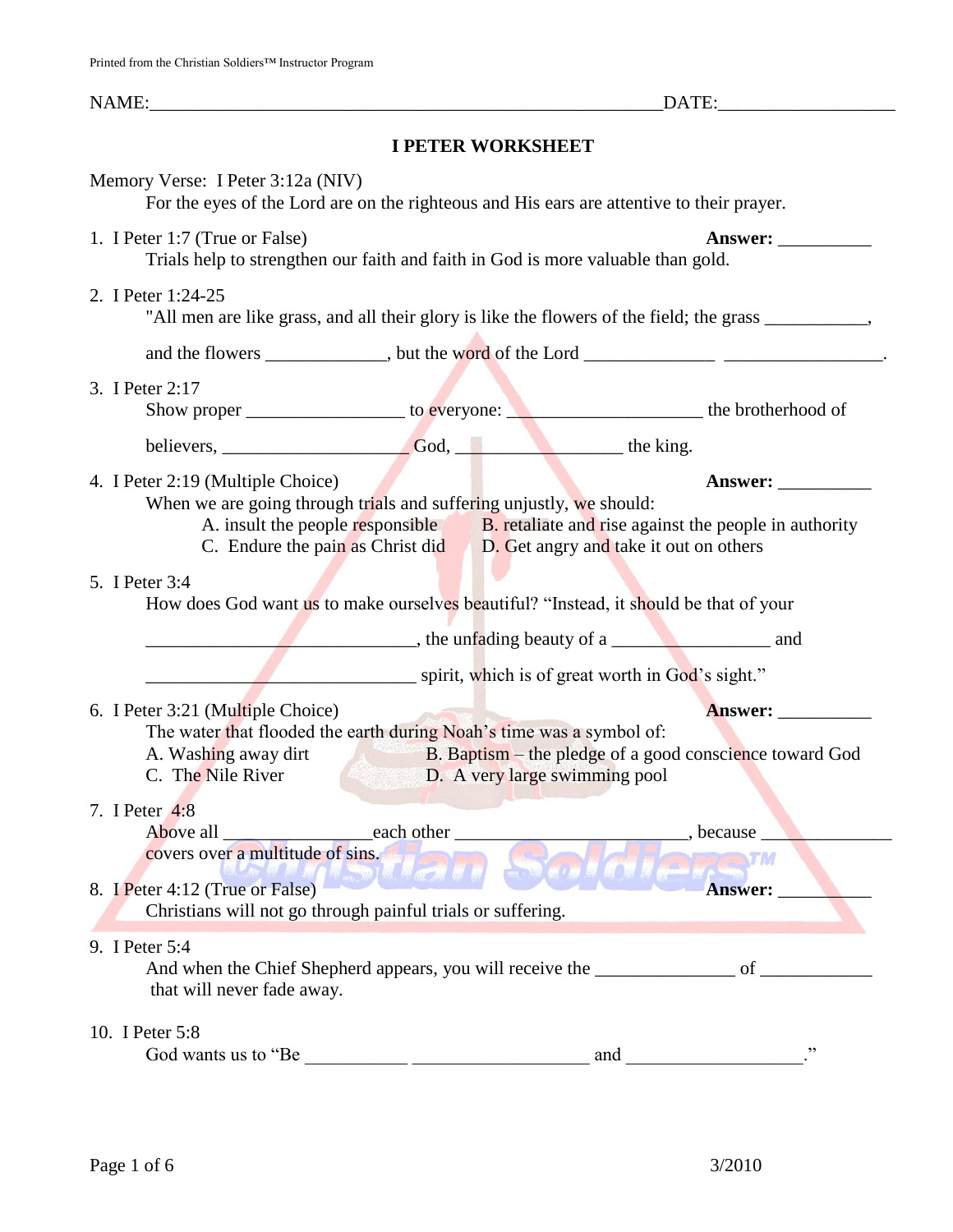# **II PETER WORKSHEET**

| Memory Verse: II Peter 1:2             |                                                                                                                                                                                                                                |  |  |  |                       |
|----------------------------------------|--------------------------------------------------------------------------------------------------------------------------------------------------------------------------------------------------------------------------------|--|--|--|-----------------------|
|                                        | Grace and peace be yours in abundance through the knowledge of God and of Jesus our Lord.                                                                                                                                      |  |  |  |                       |
| 1. II Peter 1:3                        |                                                                                                                                                                                                                                |  |  |  |                       |
|                                        | His divine ___________________ has given us everything we need for __________________                                                                                                                                          |  |  |  |                       |
| 2. II Peter 1:5                        |                                                                                                                                                                                                                                |  |  |  |                       |
|                                        | For this very ________________, make every effort to add to your ___________________                                                                                                                                           |  |  |  |                       |
|                                        |                                                                                                                                                                                                                                |  |  |  |                       |
| 3. II Peter 2:1                        |                                                                                                                                                                                                                                |  |  |  |                       |
|                                        |                                                                                                                                                                                                                                |  |  |  |                       |
| 4. II Peter 2:15                       |                                                                                                                                                                                                                                |  |  |  |                       |
| They have left the way and way and off |                                                                                                                                                                                                                                |  |  |  |                       |
|                                        |                                                                                                                                                                                                                                |  |  |  |                       |
| 5. II Peter 2:17                       |                                                                                                                                                                                                                                |  |  |  |                       |
| These men are                          | without Manuscript Communications of the Communication of the Communication of the Communication of the Communication of the Communication of the Communication of the Communication of the Communication of the Communication |  |  |  |                       |
| 6. II Peter 2:19                       |                                                                                                                                                                                                                                |  |  |  |                       |
| They promise them                      | while they themselves are _____________________.                                                                                                                                                                               |  |  |  |                       |
|                                        |                                                                                                                                                                                                                                |  |  |  |                       |
| 7. II Peter 3:10                       |                                                                                                                                                                                                                                |  |  |  |                       |
|                                        |                                                                                                                                                                                                                                |  |  |  |                       |
| 8. II Peter 3:13                       |                                                                                                                                                                                                                                |  |  |  |                       |
|                                        |                                                                                                                                                                                                                                |  |  |  |                       |
|                                        |                                                                                                                                                                                                                                |  |  |  |                       |
|                                        |                                                                                                                                                                                                                                |  |  |  |                       |
|                                        |                                                                                                                                                                                                                                |  |  |  |                       |
|                                        |                                                                                                                                                                                                                                |  |  |  | <b>DASTAR Sciolar</b> |
|                                        |                                                                                                                                                                                                                                |  |  |  |                       |
|                                        |                                                                                                                                                                                                                                |  |  |  |                       |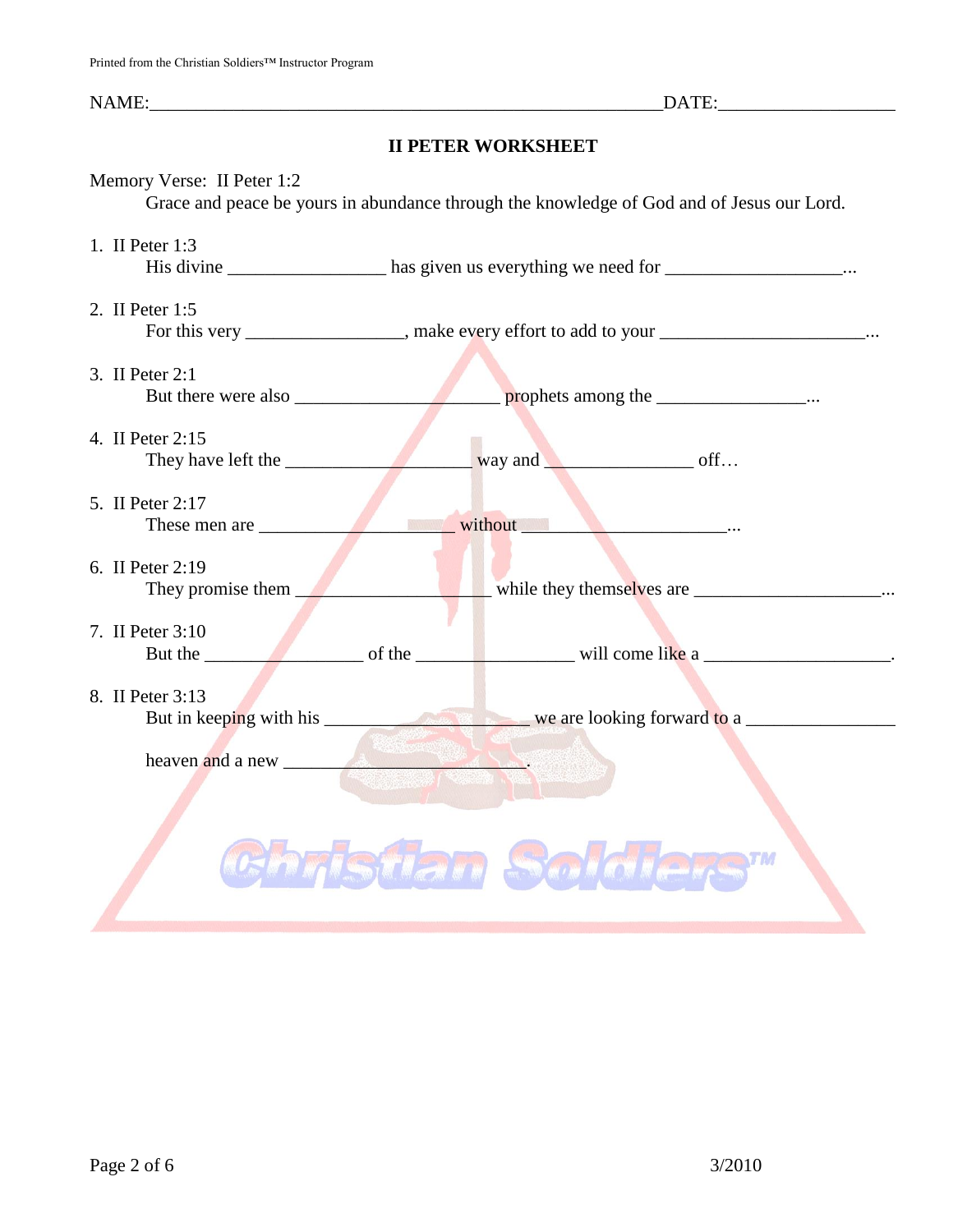# **I JOHN WORKSHEET**

| Memory Verses: I John 3:1 (NKJV)<br>Behold what manner of love the Father has bestowed on us, that we should be called children of<br>God! Therefore the world does not know us, because it id not know him. |
|--------------------------------------------------------------------------------------------------------------------------------------------------------------------------------------------------------------|
| I John 5:13 (NKJV)<br>These things I have written to you who believe in the name of the Son of God, that you may know<br>that you have eternal life.                                                         |
| 1. What other passage of Scripture by the same author does 1:1-4 sound like? _______________________                                                                                                         |
| 2. I John 1:5-10                                                                                                                                                                                             |
| 3. I John 1:5-10<br>What opposite is used to describe sin and unrighteousness? ______________________                                                                                                        |
| 4. I John 1:9<br>What is the prescription for $\frac{1}{18}$ when we sin?                                                                                                                                    |
| 5. I John 1:8-10 (True or False)<br>Answer:<br>We will achieve sinless perfection is this life.                                                                                                              |
| 6. I John 2:1<br>What is one purpose of this letter according to John?                                                                                                                                       |
| 7. I John 3:3, 6<br>What are two characteristics that describe what a Christian looks like?                                                                                                                  |
| 8. 1 John 3:10, 14<br>What are characteristics of the unsaved?                                                                                                                                               |
| 9. I John 3:24<br>What is the final test to identify believers?                                                                                                                                              |
| TM<br>How do we test for anything (spirits) that come from people?                                                                                                                                           |
| 11. I John 4:7                                                                                                                                                                                               |
| 12. I John 4:18                                                                                                                                                                                              |
| 13. I John 5:13<br>What was another reason John wrote this book?                                                                                                                                             |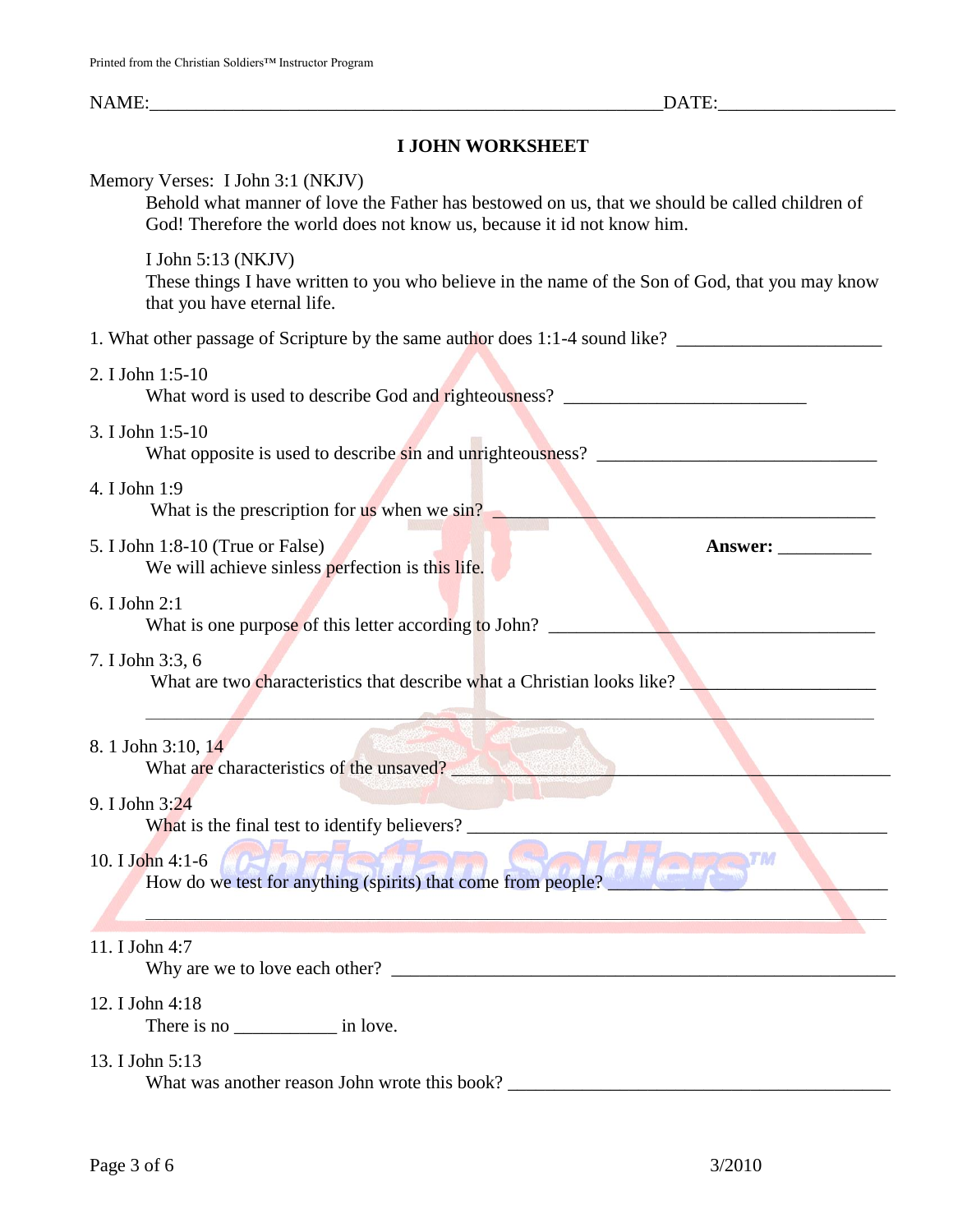# **II JOHN WORKSHEET**

# Memory Verse: II John 3 (NIV)

Grace, mercy and peace from God the Father and from Jesus Christ, the Father's Son, will be with us in truth and love.

### 1. II John 1-2

To the chosen lady and her children, whom I love in the truth, and not \_\_\_\_\_\_\_\_\_\_ I, but also all

who know the truth-- because of the truth, which \_\_\_\_\_\_\_\_\_\_\_\_\_\_\_\_ in us and will be with us

#### 2. II John 7

Many deceivers, who do not acknowledge \_\_\_\_\_\_\_\_\_\_\_ \_\_\_\_\_\_\_\_\_\_\_\_ as coming in flesh, have

gone out into the

 $\overline{\phantom{a}}$  , where  $\overline{\phantom{a}}$ 

# 3. II John 9

Anyone who runs ahead and does not continue in the **EXECUTE 2008** of Christ does not have God.

Tsüan Sold

TM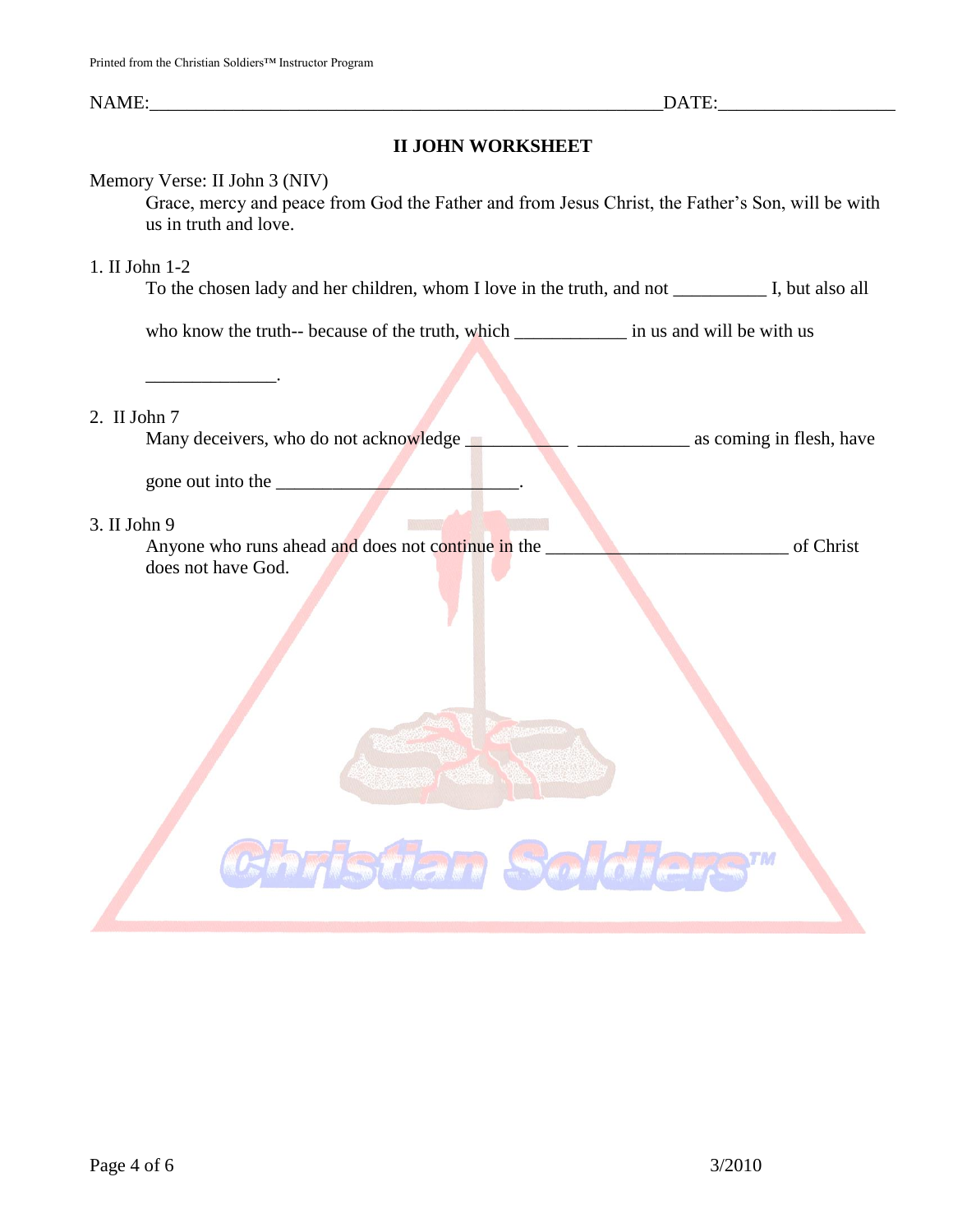# **III JOHN WORKSHEET**

### Memory Verse: III John 5 (NIV)

Dear friend, you are faithful in what you are doing for the brothers, even though they are strangers to you.

## 1. III John 1

To what friend is the passage addressed to? \_\_\_\_\_\_\_\_\_\_\_\_\_\_\_\_\_\_\_\_\_\_\_\_\_\_\_\_\_\_\_\_\_\_ 2. III John 2 Dear friend, I \_\_\_\_\_\_\_\_\_\_\_\_\_\_\_\_\_\_\_\_ that you may enjoy \_\_\_\_\_\_\_\_\_\_\_ \_\_\_\_\_\_\_\_\_\_\_\_\_\_\_\_ and that all may go well with you, even as your interest is getting along well. 3. III John 8 We ought therefore to show \_\_\_\_\_\_\_\_\_\_\_\_\_\_\_\_\_\_\_\_\_\_\_\_\_ to such men so that we may work together for the \_\_\_\_\_\_\_\_\_\_\_\_\_\_\_\_\_\_\_\_\_\_\_\_. 4. III John 11 Anyone who does what is good is from  $\Box$ 5. III John 13 How should you greet your friends?

Istian S.J.

TM